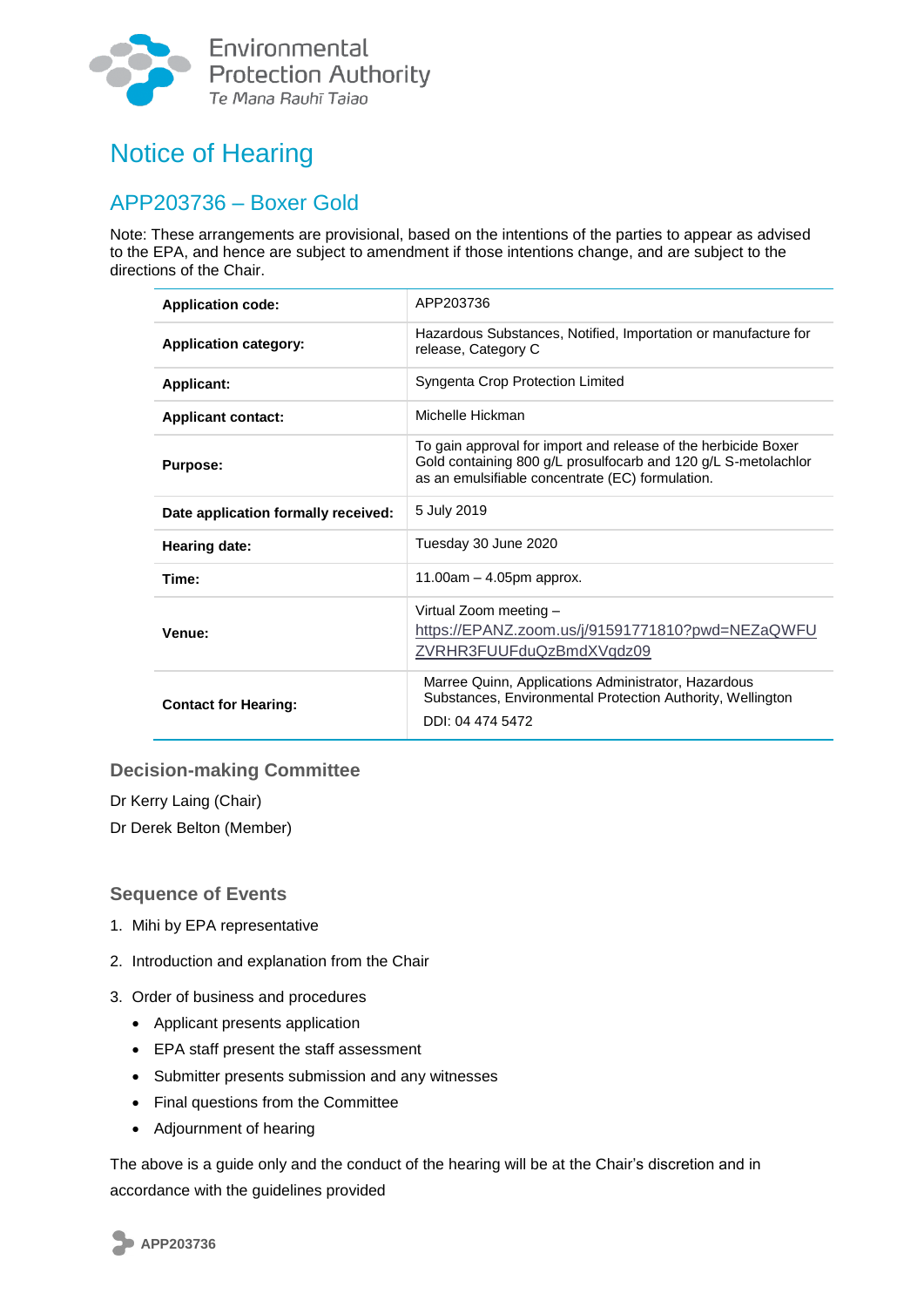$\mathcal{L}$ 

#### **Submissions**

Submitters have been allocated a maximum of 15 minutes (including questions) unless they have previously requested additional time to speak to their submissions. The order of appearance is detailed over the page.

#### **Presentation of Evidence and Information**

Pre-circulated evidence (including submissions) will be taken as read by all parties and does not need to be read verbatim at the hearing. Presenters should use the limited time available to highlight key points, and remember to allow time for questions of clarification and explanation.

Witnesses may refer to published material authored by others as part of their evidence. Sources of such material should be clearly identified. Witnesses presenting such information are expected to be able to justify their use of such information and to be questioned on their analysis and conclusions relating to such information.

Where information is presented at a hearing that has not been disclosed to the EPA or to the other parties, the Chair may adjourn the hearing to allow other parties, including staff of the EPA, to assess and respond to the new information.

There will be no cross-examination of parties or their witnesses at the hearing. At the conclusion of each person's evidence, the Chair and members of the Decision Making Committee may ask questions of that person. The Chair will then invite any other party to put questions of clarification or explanation to the witness. Such questions may be put only with the leave of the Chair who has the discretion to disallow any question.

#### **Final Decision**

At the end of all the presentations the Committee will adjourn the hearing and will make its decision in private. A final decision will be made usually within 30 working days but may be longer if further information is sought by the Committee. You will be notified of the decision and it will also be available on the EPA website at www.epa.govt.nz.

#### **News Media Guidelines**

- The EPA has a media policy for hearings, available on request or on the website. The EPA is a semi judicial body and therefore Committee members do not comment on applications. General enquiries about the application process can be directed to [media@epa.govt.nz](mailto:media@epa.govt.nz)
- No cameras (still or video) or tape recordings are permitted after proceedings are formally under way.

#### **Contact details**

If you need to contact someone at the hearing please contact the administrator via email on [marree.quinn@epa.govt.nz](mailto:marree.quinn@epa.govt.nz)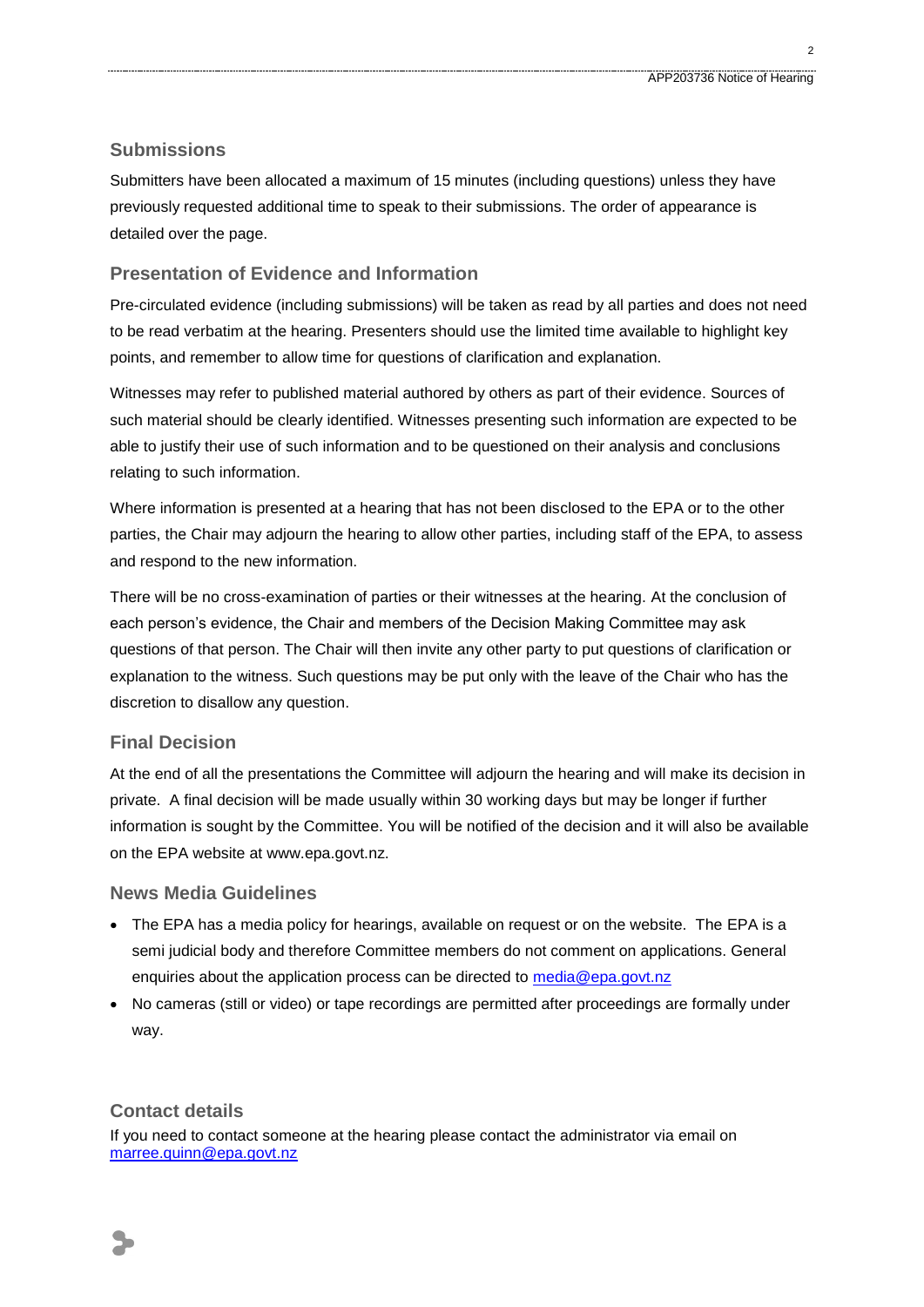3

### **Virtual Hearing**

This hearing will be conducted via Zoom please see the link to attend – [https://EPANZ.zoom.us/j/91591771810?pwd=NEZaQWFUZVRHR3FUUFduQzBmdXVqdz09](https://epanz.zoom.us/j/91591771810?pwd=NEZaQWFUZVRHR3FUUFduQzBmdXVqdz09)

- **Cell phones should be turned off.**
- **Computers are to be on mute at all times, until your time to speak.**
- No filming or photos of proceedings to be taken.
- This hearing will be recorded at all times.
- When you join you will be placed in a waiting room where the administrator will add you to the hearing.
- The administrator will control who can share and when.
- If there is any inappropriate conduct that arise in the hearing the chair of the Decision-making Committee reserves the right to dismiss anyone from the hearing and they will not be allowed to return.
- All times are in New Zealand standard time Time zone in Wellington (GMT+12)

## Order of Business

**Please note that these are approximate session times and are dependent on the length of questioning by the Committee and the appearance of submitters at the hearing.**

| <b>APP203736 Hearing Schedule</b>     |                                                          |                                                                                                                                                                                                                                                      |  |  |
|---------------------------------------|----------------------------------------------------------|------------------------------------------------------------------------------------------------------------------------------------------------------------------------------------------------------------------------------------------------------|--|--|
| Wellington, Tuesday 30 June 2020      |                                                          |                                                                                                                                                                                                                                                      |  |  |
| $11.00am - 11.05am$                   | Mihi                                                     | Julian Jackson, EPA representative                                                                                                                                                                                                                   |  |  |
| $11.05$ am - 11.15am                  | Introduction and explanation<br>Record of appearances    | Dr Kerry Laing, Chair, Decision Making<br>Committee                                                                                                                                                                                                  |  |  |
| $11.15$ am - 11.45am                  | Applicant presentation                                   | Michelle Hickman - Syngenta<br>$\bullet$<br><b>Crop Protection Limited</b><br>Dale Neil - Syngenta Crop<br>$\bullet$<br><b>Protection Limited</b><br>Kevin Patterson - Syngenta Crop<br>$\bullet$<br><b>Protection Limited</b><br>$(30 \text{mins})$ |  |  |
| $11.45$ am – 12.15pm                  | Opportunity for questions                                | DMC, EPA and Submitters (30mins)                                                                                                                                                                                                                     |  |  |
| $12.15$ pm – 12.45pm                  | <b>EPA Staff Assessment Report</b>                       | Régis Lapage, HS Senior Advisor<br>$\bullet$<br>Michael Berardozzi, HS Team<br>Leader<br>$(30 \text{mins})$                                                                                                                                          |  |  |
| 12.45pm - 1.15pm                      | Opportunity for questions                                | DMC, Applicant and Submitters (30mins)                                                                                                                                                                                                               |  |  |
| Lunch break, 1.15pm - 2.00pm (45mins) |                                                          |                                                                                                                                                                                                                                                      |  |  |
| <b>Submissions</b>                    |                                                          |                                                                                                                                                                                                                                                      |  |  |
| $2.00$ pm $- 2.15$ pm                 | Submission 127597                                        | Stephanie Dijkstra - Ngāi Tahu<br>Benita Wakefield - Ngāi Tahu (15mins)                                                                                                                                                                              |  |  |
| $2.15$ pm – 2.30pm                    | Opportunity for questions                                | DMC, EPA, Applicant and Submitters (15mins)                                                                                                                                                                                                          |  |  |
| $2.30pm - 2.45pm$                     | Submission 127530                                        | Mary Hobbs - NZ Outside Ltd (15mins)<br>(By phone)                                                                                                                                                                                                   |  |  |
| $2.45$ pm – $3.00$ pm                 | Opportunity for questions                                | DMC, EPA, Applicant and Submitters (15mins)                                                                                                                                                                                                          |  |  |
| $3.00pm - 3.30pm$                     | Applicant's response to matters<br>raised (if necessary) | Michelle Hickman - Syngenta<br>$\bullet$<br><b>Crop Protection Limited</b><br>Dale Neil - Syngenta Crop<br>$\bullet$<br><b>Protection Limited</b><br>Kevin Patterson - Syngenta Crop<br>$\bullet$<br><b>Protection Limited</b><br>$(30 \text{mins})$ |  |  |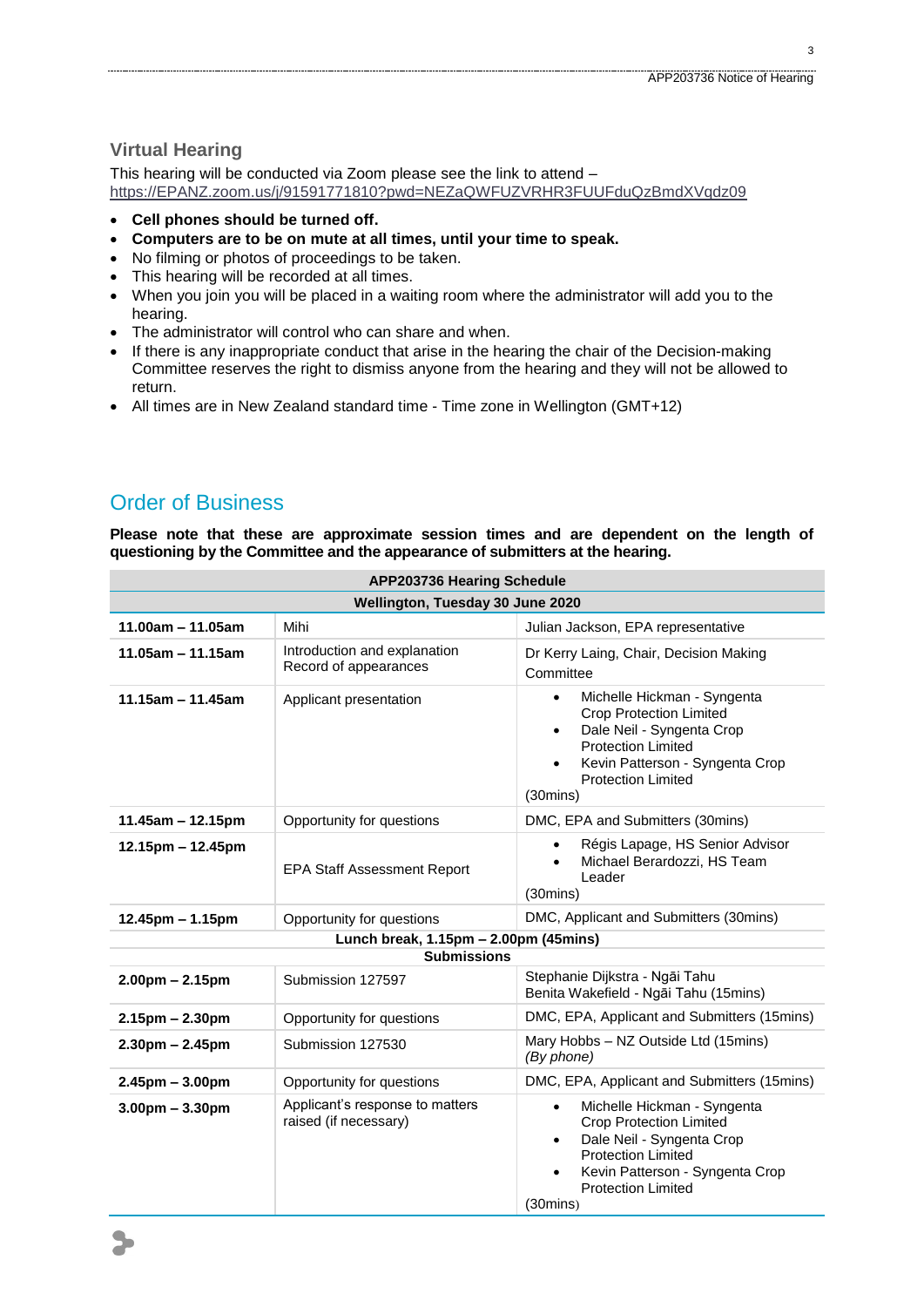| $3.30 \text{pm} - 4.00 \text{pm}$ | <b>Final questions</b> | Decision-making Committee (30mins) |  |  |
|-----------------------------------|------------------------|------------------------------------|--|--|
| $4.00pm - 4.05pm$                 | Closing Karakia        | Julian Jackson, EPA representative |  |  |
| <b>Hearing adjourns</b>           |                        |                                    |  |  |

The above is a guide only and the conduct of the hearing will be at the Chairperson's discretion and in accordance with the guidelines provided.

# Advice to Participants

### (Applicants and Submitters) in Hearings

Hearings are an opportunity for the Authority to be fully informed on an application, and for the parties to put before the Authority information which is relevant to the application under consideration. The emphasis should be on the effects, risks, costs and benefits of the application in the context of the statutory framework of the HSNO Act.

To help ensure that this is the case the following guidelines apply. These guidelines apply to both applicants and submitters.

- 1. Submissions and presentations at hearings (by applicants and submitters) should raise issues which are relevant to the application and are not simply of a general character.
- 2. Issues of a general nature previously dealt with by the Authority in decisions should only be raised in submissions if these contain new information, which helps to further develop the treatment of the issues relevant to *this* application.
- 3. Your presentation should focus on the key points raised in your submission.
- 4. Applicants and submitters are entitled to bring witnesses who will speak to their submission. Witnesses should be able to bring expertise or special knowledge to bear on the matters raised in the submission.
- 5. At least two weeks prior to the hearing, both the applicant and submitters should provide a written list of the witnesses they propose to call, their areas of expertise, and the elements of the submission or application they propose to talk to. If this information is not provided the witness may only be called at the express leave of the Chair of the hearing.
- 6. Applicants, submitters and their witnesses are expected to pre-circulate to the Authority and to all other parties attending the hearing, copies of any information they intend to present to the hearing, at least 7 working days prior to the hearing. Parties should work on the basis that members of the Committee will have read the application, submissions and other circulated information prior to the hearing. It is therefore not necessary to read this information verbatim at the hearing. Parties should instead use their allotted time at the hearing to highlight their key points and be prepared to answer any questions which the Committee may have.
- 7. Submitters and their witnesses will normally have a maximum of 15 minutes to make their presentation to the hearing. This time includes provision for questions of clarification by members